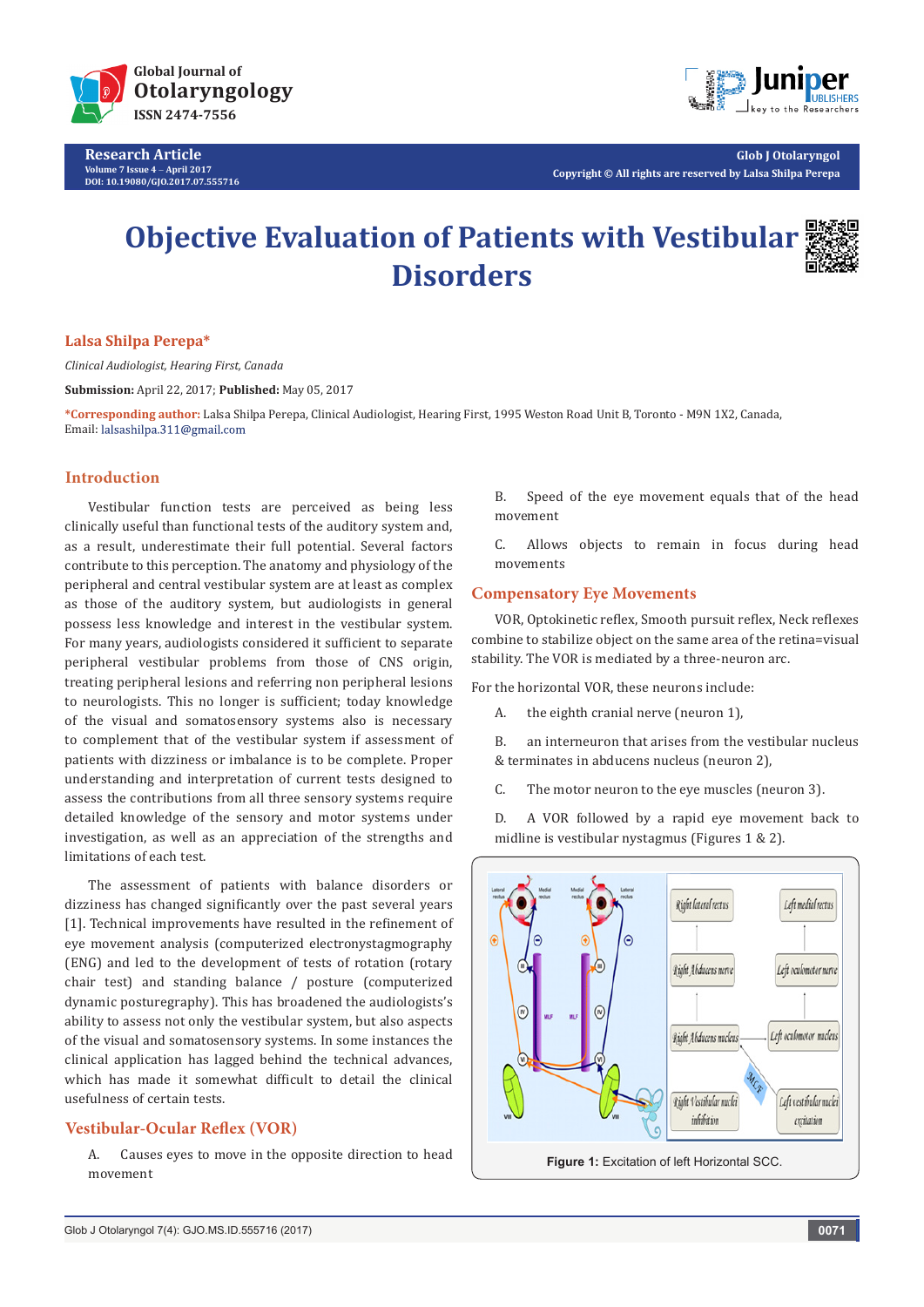

Activated by pitching the head upward and attempting straight ahead fixation (Figure 3) excited by pitching the head down, that is chin to the chest & attempting straight ahead fixation.



# **Vestibulospinal Reflex (VSR)**

A. Generates compensatory body movement to maintain head and postural stability, thereby preventing fall

B. VSR helps to maintain & regain postural stability during movement.

C. It is an assemblage of several reflexes named according to the timing (dynamic vs. static or tonic) and sensory input (canal, otolith or both).

## **Nystagmus**

Nystagmus is a condition of involuntary eye movement, acquired in infancy or later in life, that may result in reduced or limited vision. There are two key forms of Nystagmus: pathological and physiological, with variations within each type. Nystagmus may be caused by congenital disorders, acquired or central nervous system disorders, toxicity, pharmaceutical drugs

or alcohol. Previously considered untreatable, in recent years several pharmaceutical drugs have been identified for treatment of Nystagmus.

#### **Diagnosis**

Nystagmus is very noticeable but little recognized. Nystagmus can be clinically investigated by using a number of non-invasive standard tests. The simplest one is Caloric reflex test, in which one external auditory meatus is irrigated with warm or cold water or air. The temperature gradient provokes the stimulation of the horizontal semicircular canal and the consequent nystagmus. The resulting movement of the eyes may be recorded and quantified by special devices called electro nystagmograph (ENG), a form of electrooculography (an electrical method of measuring eye movements using external electrodes), or even less invasive devices called video nystagmograph (VNG), a form of video-oculography (VOG) (a video-based method of measuring eye movements using external small cameras built into head masks) by an audiologist. Special swinging chairs with electrical controls can be used to induce rotatory nystagmus.

Over the past forty years objective eye movement recording techniques have been applied to the study of nystagmus, and the results have led to a greater accuracy and understanding of the condition. Orthoptists may also use an optokinetic drum, or Electro oculography to assess their eye movements. Nystagmus can be caused by subsequent foveation of moving objects, pathology, sustained rotation or substance use. Nystagmus is not to be confused with other superficially similar-appearing disorders of eye movements (saccadic oscillations) such as opsoclonus or ocular flutter that are composed purely of fast-phase (saccadic) eye movements, while nystagmus is characterised by the combination of a smooth pursuit, which usually acts to take the eye off the point of regard, interspersed with the saccadic movement that serves to bring the eye back on target. Without the use of objective recording techniques, it may be very difficult to distinguish between these conditions. In medicine, the presence of nystagmus can be benign, or it can indicate an underlying visual or neurological problem.

#### **Pathologic nystagmus**

Pathologic nystagmus is characterized by a biphasic ocular oscillation alternating a slow eye movement, or smooth pursuit, in one direction and a fast eye movement, or saccadic movement, in the other direction. The velocity of the slow phase eye movement (SPEV) and the fast phase eyes velocity (FPEV) are related to each other and can be considered as a measurement of the efficiency of the system stimulus/response. When nystagmus occurs without fulfilling its normal function, it is pathologic (deviating from the healthy or normal condition). Pathological nystagmus is the result of damage to one or more components of the vestibular system, including the semicircular canals, otolith organs, and the vestibulocerebellum. Pathological nystagmus generally causes a degree of vision impairment, although the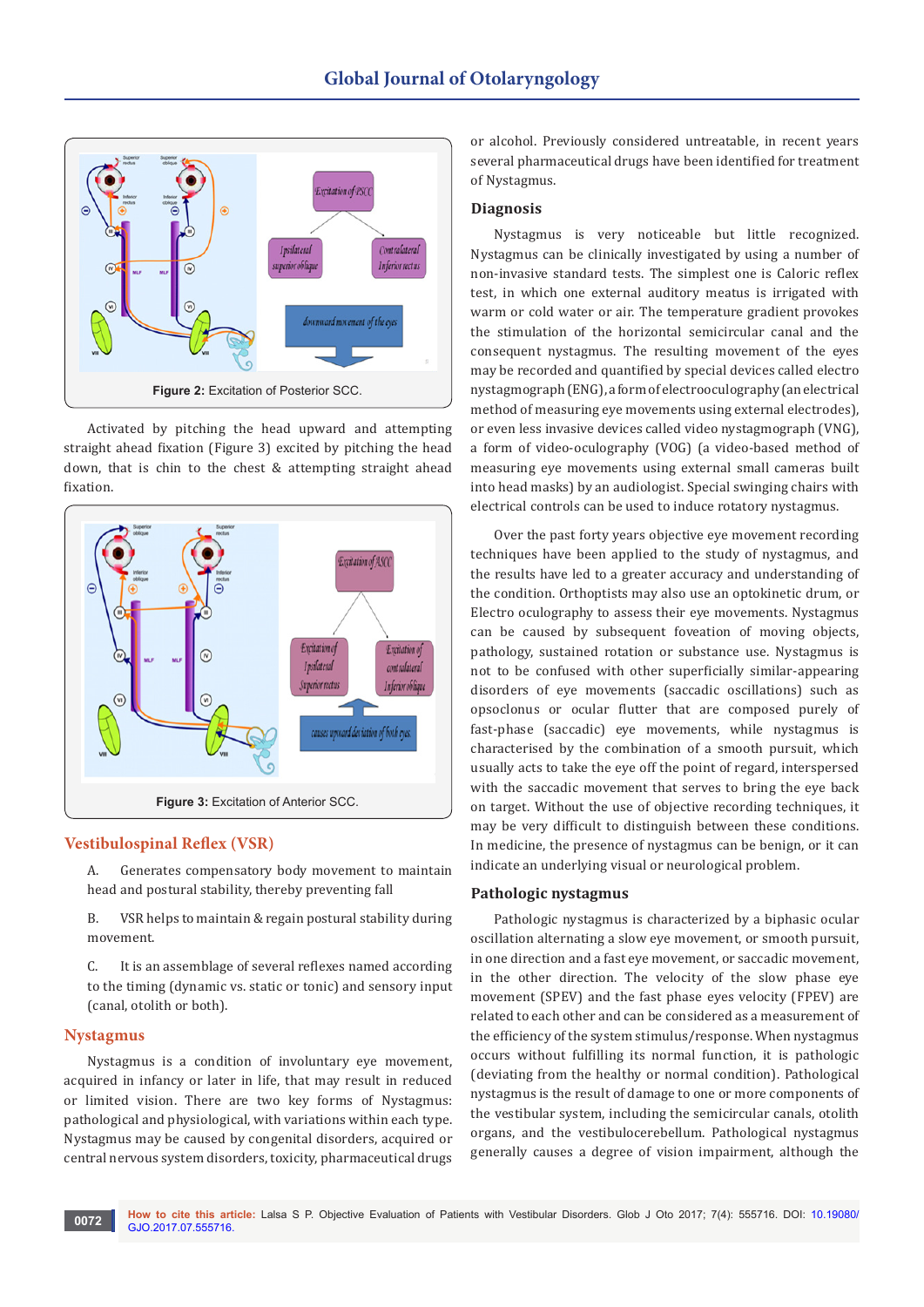severity of such impairment varies widely. Also, many blind people have nystagmus, which is one reason that some wear dark glasses.

## **Variations**

**Central nystagmus:** It occurs as a result of either normal or abnormal processes not related to the vestibular organ. For example, lesions of the midbrain or cerebellum can result in upand down-beat nystagmus.

**Peripheral nystagmus:** It occurs as a result of either normal or diseased functional states of the vestibular system and may combine a rotational component with vertical or horizontal eye movements and may be spontaneous, positional, or evoked.

**Gaze Induced nystagmus:** Itoccurs or is exacerbated as a result of changing one's gaze toward or away from a particular side which has an affected vestibular apparatus.

**Positional nystagmus:** It occurs when a person's head is in a specific position. An example of disease state in which this occurs is Benign paroxysmal positional vertigo (BPPV).

**Post rotational nystagmus:** It occurs after an imbalance is created between a normal side and a diseased side by stimulation of the vestibular system by rapid shaking or rotation of the head.

**Spontaneous nystagmus:** It is nystagmus that occurs randomly, regardless of the position of the patient's head.

#### **Physiologic nystagmus**

Physiologic nystagmus is a form of involuntary eye movement that is part of the vestibulo-ocular reflex (VOR), characterized by alternating smooth pursuit in one direction and saccadic movement in the other direction.

#### **Variations**

The direction of nystagmus is defined by the direction of its quick phase (e.g. a right-beating nystagmus is characterized by a rightward-moving quick phase, and a left-beating nystagmus by a leftward-moving quick phase). The oscillations may occur in the vertical, horizontal or torsional planes, or in any combination. The resulting nystagmus is often named as a gross description of the movement, e.g. downbeat nystagmus, upbeat nystagmus, seesaw nystagmus, periodic alternating nystagmus. These descriptive names can be misleading however, as many were assigned historically, solely on the basis of subjective clinical examination, which is not sufficient to determine the eyes' true trajectory.

**Opticokinetic nystagmus:** A nystagmus induced by looking at moving visual stimuli, such as moving horizontal or vertical lines, and/or stripes. For example, if one fixates on a stripe of a rotating drum with alternating black and white, the gaze retreats to fixate on a new stripe as the drum moves. This is first a rotation with the same angular velocity, then returns in a saccade in the opposite direction. The process proceeds indefinitely. This is

optokinetic nystagmus, and is a source for understanding the fixation reflex.

**Postrotatory nystagmus:** If one spins in a chair continuously and stops suddenly, the fast phase of nystagmus is in the opposite direction of rotation, known as the «post-rotatory nystagmus,» while slow phase is in the direction of rotation.

#### **Nystagmus and Alcohol**

In police work, testing for horizontal gaze nystagmus is one of a battery of field sobriety tests used by officers to determine whether a suspect is driving under the influence of alcohol. The test involves observation of the suspect's pupil as it follows a moving object, noting

A. lack of smooth pursuit,

- B. distinct and sustained nystagmus at maximum deviation, and
- C. the onset of nystagmus prior to 45 degrees.

The field sobriety test studies published by the National Highway Traffic Safety Administration have never been peer reviewed and attempts to duplicate the study results have been unsuccessful. The horizontal gaze nystagmus test has been highly criticized and major errors in the testing methodology and analysis found. However, the validity of the horizontal gaze nystagmus test for use as a field sobriety test for persons with a blood alcohol level between 0.04-0.08 is supported by peer reviewed studies and has been found to be a more accurate indication of BAC than other standard field sobriety tests.

## **Electronystagmography**

Electronystagmography (ENG) is the diagnostic test used most commonly to assess patients with complains of dizziness or vertigo. It also is used for the detection and measurement of several eye movement aberrations such as visual fixation and suppression abnormalities, eye movement accuracy, velocity and latency deficits, breakup in the smoothness of visual pursuit, disconjugate eye movement, limitations in the range of ocular motion, and various forms of nystagmus.

#### **The purpose of the ENG test is used**

A. To detect the presence or absence of organic pathologic conditions within at least a portion of the vestibular system,

B. To monitor change in vestibular function,

C. To identify a general site of lesion limited to the peripheral or central vestibuloocular pathways, to include the ocular motor system.

#### **Reasons for the procedure**

The ENG is used to detect disorders of the peripheral vestibular system (the parts of the inner ear that interpret balance and spatial orientation) or the nerves that connect the vestibular system to the brain and the muscles of the eye.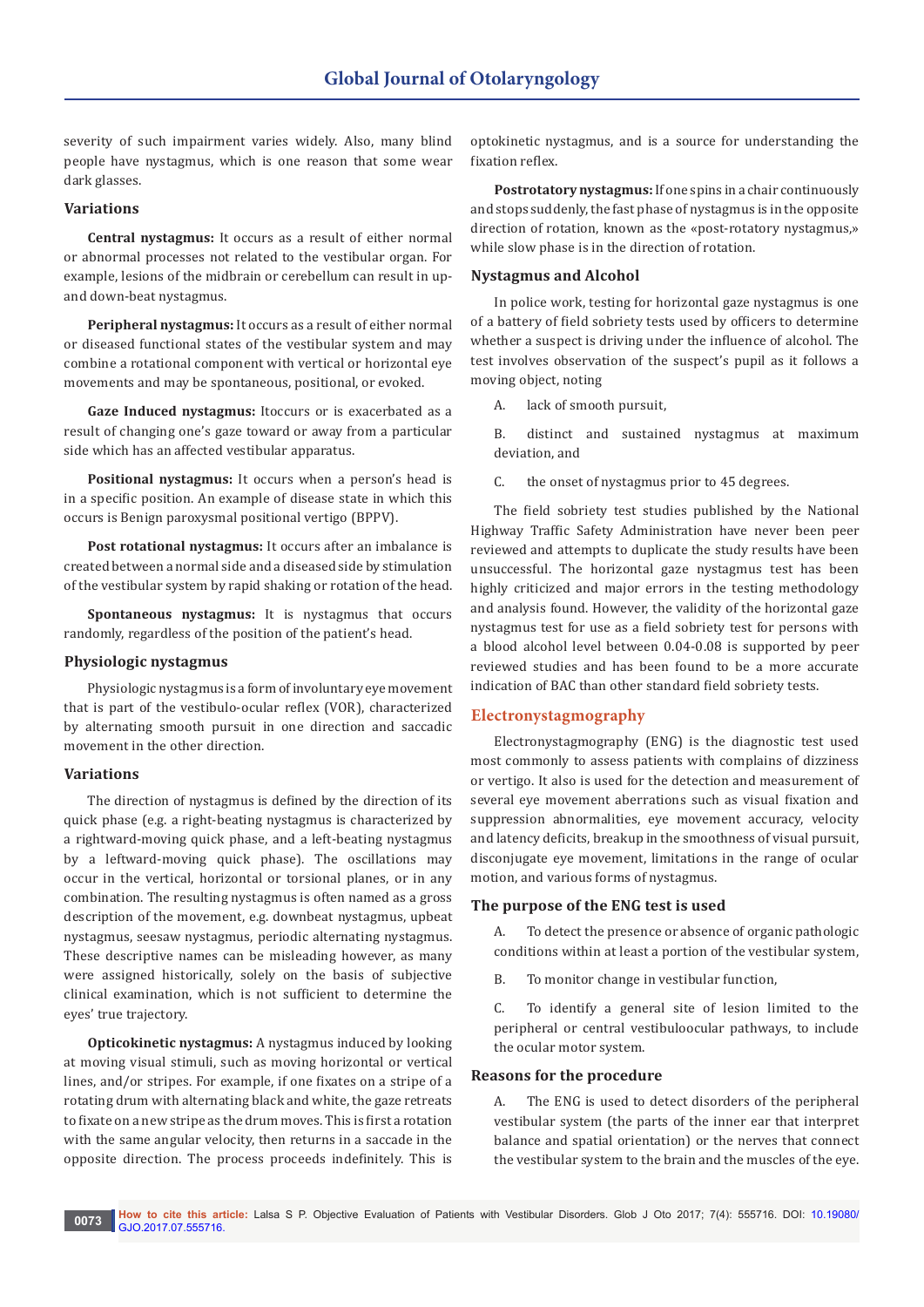B. The test may be performed if an individual is experiencing unexplained dizziness, vertigo, or hearing loss.

C. Additional conditions in which ENG may be performed are acoustic neuroma, labyrinthitis, Usher syndrome, and Meniere's disease. If a known lesion exists this test can identify the actual site.

D. The ENG is also useful in diagnosis of BPPV and bilateral vestibular loss.

#### **Patient Education & Consent**

A. Inform patients that ENG may cause dizziness, nausea, or both.

B. Patients should be advised to limit food intake prior to examination and arrange for transportation after the examination, which usually takes 1-1.5 hours.

The ENG procedure includes a battery of neurologic and otologic tests that have been used by physicians for many years [2]. The addition of ENG to these bedside tests provides objective documentation of the examination on a strip-chart recorder and allows for a more precise measurement of the response. The sensitivity and specificity of the various ENG subtests have been enhanced even further by the more recent computer-based ENG systems. In addition, the ENG procedure permits the clinician to record eye movements behind closed eyelids, thus enhancing the eye movement response by eliminating the effects of visual suppression.

The recording technique is rather straightforward. Surface electrodes are taped on the forehead, at the outer and inner canthi for horizontal recordings, and above and below one eye for vertical recordings. The electrodes should be positioned so that a straight line can be drawn through the electrodes to intersect at the center of each pupil. When the eyes move from the center of the socket to the right, the positive pole (cornea) of each eye moves closer to the electrode positioned at the right outer canthus and further from the electrode at the left outer canthus. Since the negatively charged retina also moves in a direction opposite that of the cornea, the difference in electrical activity is detected by the various electrodes. The resultant change in polarity is transmitted through the electrodes, where it is amplified by a recording device.

The clinical usefulness of ENG depends on several factors. For example, the ENG test procedure deals primarily with only one of the major vestibular tracts, namely, the vestibuloocular reflex (VOR). The overall ENG procedure fails to address the vestibulospinal tracts, which play an important role in the maintenance of balance and posture. In addition, stimulation of the vestibular end-organs, either by temperature change (caloric test) or by head/body acceleration (rotary chair test), is limited to the horizontal semicircular canals and superior branch of the vestibular nerves. The remaining semicircular canals (superior and posterior), otolith organs (utricle and

saccule), and the inferior branch of the vestibular nerves are not stimulated directly with routine VOR test techniques. As a result, data generated from the various ENG subtests relate to only a portion of the peripheral vestibular system and do not address the vestibular system in its entirety. These limitations, accompanied by considerable variability in test administration and interpretation between clinics, have limited the overall effectiveness and general acceptance of ENG until recently, when more accurate and sensitive computer-based systems were introduced.

Although the information from the ENG battery is important, it must be evaluated in conjunction with the patient's history, symptoms, and other pertinent tests. The purpose of the ENG battery is not to diagnose or identify specific pathologic processes such as Ménière's disease, acoustic neuroma, or multiple sclerosis. Rather, the test is used:

A. To detect the presence or absence of organic pathologic conditions within at least a portion of the vestibular system,

B. To monitor change in vestibular function, and

C. To identify a general site of lesion limited to the peripheral or central vestibuloocular pathways, to include the ocular motor system.

The standard ENG test battery consists of a number of subtests. They include:

**Gaze (fixation) test:** The gaze, or visual fixation system, functions to stabilize visual fixation of an object on the fovea during fixed, visual gaze. The fovea is the retinal area of most distinct vision. The purpose of the gaze test is to identify the presence of random or spontaneous eye motion, primarily nystagmus, which interferes with the ability of the eyes to maintain visual fixation. Persons with normal gaze control ability can maintain ocular fixation indefinitely when looking at a fixed target in their visual field. Patients with abnormal gaze stability cannot. In conducting the gaze test, the patient is asked to fixate visually on stationary targets placed directly in front, 20 or 30 degrees to either side of center gaze, and 20 or 30 degrees above and below the central fixation point. If the patient's gaze fixation ability is compromised, either by an acute, unilateral, peripheral vestibular lesion or by a lesion in the brain stem or cerebellum, a spontaneous eye movement often results.

This eye movement usually takes the form of nystagmus, although other ocular movements also may be seen. When nystagmus is detected, its direction always is determined by the fast phase of the nystagmus «beat», (for example, the nystagmus is said to be right beating when the fast phase of the nystagmus is to the patient's right). If a gaze nystagmus is present and its direction changes when the patient changes direction of gaze (for example, right-beating nystagmus with right-lateral gaze, left-beating nystagmus with left-lateral gaze, up-beating nystagmus with upward gaze), the lesion is likely to be isolated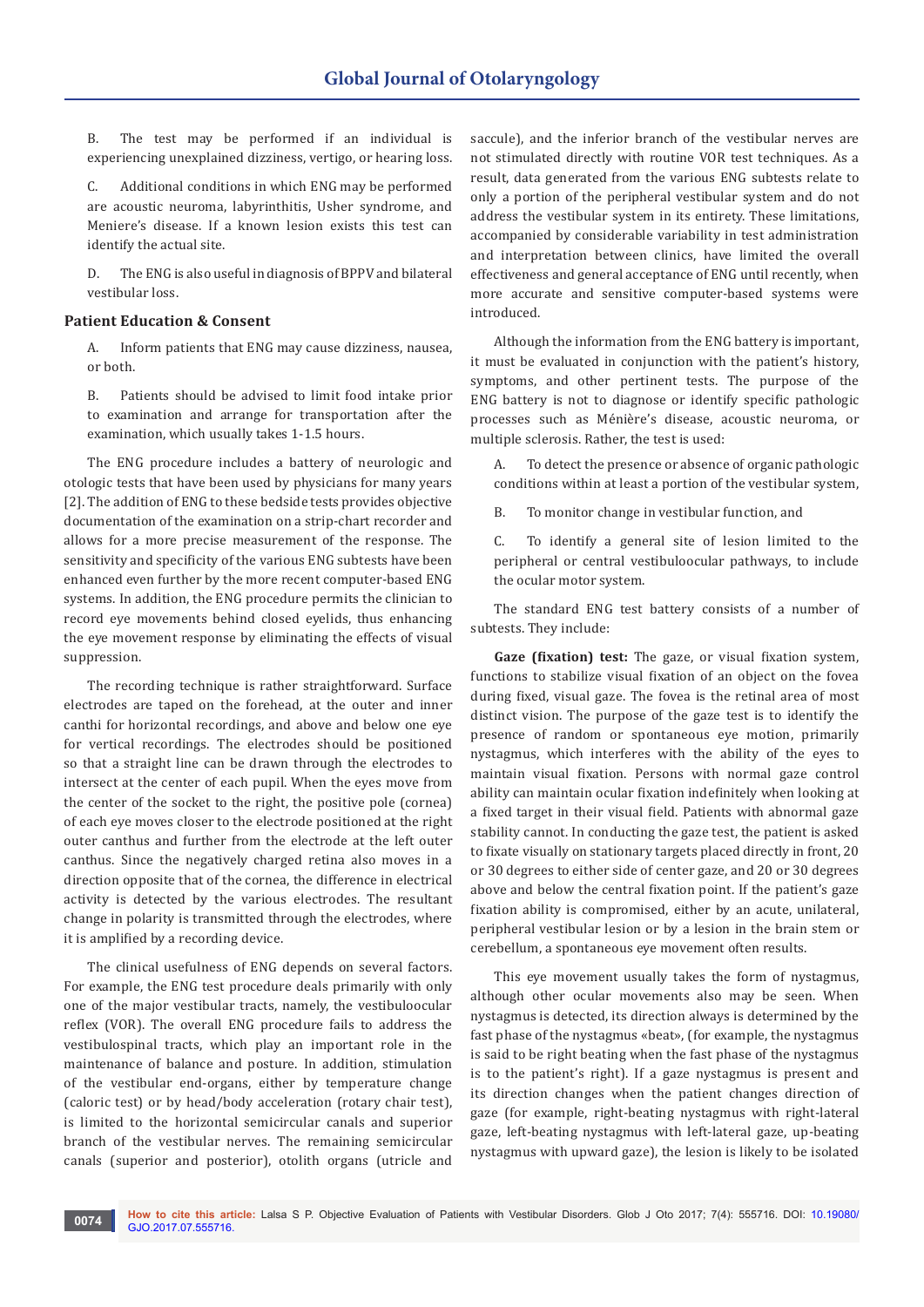in the central nervous system (CNS), usually within the brain stem or cerebellum, and not in the peripheral vestibular system. This type of nystagmus is referred to as a direction-changing gaze nystagmus, where the gaze nystagmus «beats» in the same direction as the patient's gaze.

Conversely, if the gaze nystagmus beats in only one horizontal direction (right beating or left beating), irrespective of the patient's direction of gaze, the nystagmus is probably caused by an acute, unilateral peripheral vestibular lesion. This is referred to as a direction-fixed gaze nystagmus and results from weaker neural output from one vestibular system compared with that of the opposite side. The asymmetry between the left and right vestibular systems creates a neural imbalance in the VOR that causes the eyes to be pulled (slow phase of the nystagmus) toward the weaker ear, followed by a rapid saccade (fast phase of the nystagmus) directed toward the stronger ear. As a result, a peripherally based vestibular nystagmus will beat horizontally, away from the weaker ear in most cases, and will not change direction even when the patient changes direction of gaze (Table 1).

**Table 1:** Common types of gaze nystagmus and suspected site of lesion.

| Type                              | <b>Region of dysfunction</b>                                                                                                                                                                                                                                            |
|-----------------------------------|-------------------------------------------------------------------------------------------------------------------------------------------------------------------------------------------------------------------------------------------------------------------------|
| Direction-fixed,<br>horizontal    | Peripheral vestibular (end-organ or nerve);<br>weakened ear usually is away from fast<br>component of nystagmus (that is, right-<br>beating nystagmus suggests left ear weakness;<br>left-beating suggests right ear weakness);<br>nystagmus enhanced with eye closure. |
| Direction-changing,<br>horizontal | Brain stem; cerebellum                                                                                                                                                                                                                                                  |
| Vertical                          | Upbeating gaze nystagmus suggests lesion in<br>brain stem or cerebellum; down-beating gaze<br>nystagmus suggests lesion in cerebellum or<br>cervicomedullary junction.                                                                                                  |
| Rotary                            | Brain stem (vestibular nuclei); also seen in<br>cerebellar disease                                                                                                                                                                                                      |
| Ocular                            | Pendular with center gaze; never vertical;<br>suppresses with convergence; null point;<br>present from early life; exact site of lesion<br>unknown.                                                                                                                     |

**Saccade test:** The saccadic eye movement system has at least two distinct functions. The first is to redirect the eyes from one target to another in the shortest possible time. This may be involuntary, as in the case of the fast phase of a nystagmus beat, or voluntary, from the desire to look to either side. The second function is refixation, when saccades correct the retinal position error by bringing the object to the fovea as quickly as possible.

In the saccade test the patient is asked to look between targets (dots on the wall or lights mounted on a light bar) on either side, as well as above and below the center gaze position. The targets are usually spaced 10 degrees from center gaze although this can vary depending on the purpose of the test. The patient looks rapidly between the targets, and the examiner inspects for eye movement accuracy. Inaccurate eye movements, where the eyes either undershoot or overshoot the target, is referred to as ocular dysmetria. Consistent undershoot (hypometric saccades) are abnormal and are seen frequently in patients with cerebellar dysfunction [3]. In certain instances, hypometric saccades may be seen in normal subjects [4] although a consistent finding of hypometric or hypermetric saccadic eye movement deserves further consideration. In addition to noting saccadic dysmetria on the recording device, hypometric and hypermetric saccadic eye movements also can be detected earily by watching the patient's eyes (Table 2).

| Table 2: Common saccade test abnormalities and suspected causes |  |  |  |
|-----------------------------------------------------------------|--|--|--|
| for test abnormalities.                                         |  |  |  |

| <b>Abnormality</b>          | <b>Suspected causes</b>                                                                                                                           |  |
|-----------------------------|---------------------------------------------------------------------------------------------------------------------------------------------------|--|
| Ipsilateral dysmetria       | Cerebellopontine angle lesions on<br>same side                                                                                                    |  |
| Bilateral dysmetria         | Cerebellum or brain stem lesions                                                                                                                  |  |
| Decreased saccadic velocity | Extraocular muscle weakness.<br>peripheral nerve palsy, lethargic or<br>sedated patient, various progressive<br>neurologic and metabolic diseases |  |
| Internuclearophthalmoplegia | Medial longitudinal fasciculus<br>lesions, such as demyelinating<br>disease.                                                                      |  |

**Ocular pursuit test:** Ocular pursuit is one of the more important ocular motor systems. Its function is to stabilize a slowly moving object on the fovea by matching the angular acceleration of the eye with that of the moving object. During the pursuit test the patient is asked to watch a target that moves in a slow, sinusoidal fashion. As in the case with all ocular motor tests, the examiner should watch the patient's eyes during this test in addition to recording the eye motion, and the patient should be tested under a condition of best corrected vision.

When a patient's visual pursuit system is impaired, rapid corrective eye movements replace the smooth pursuit movement so the eye can «catch up» with the moving target. When the catch-up movements form a «stair-step» pattern consisting of small saccadic movements, the defect is referred to as saccadic pursuit. Saccadic pursuit is seen frequently in patients with cerebellar disease.

Visual pursuit abnormalities are usually caused by lesions in the brain stem, cerebellum, or cerebral cortex. However, acute peripheral vestibular lesions that cause a spontaneous nystagmus also may affect the smooth pursuit test unilaterally and must be considered. In this situation a unilateral pursuit tracing abnormality may be secondary to a peripheral lesion when there is no actual deficit within the pursuit per se. It is important to note that breakup of the pursuit smoothness may result from visual clutter or distraction behind the pursuit target. Therefore a clear, clutter-free background should be present to eliminate any extraneous visual cues. Despite these test artifacts, ocular pursuit provides useful information for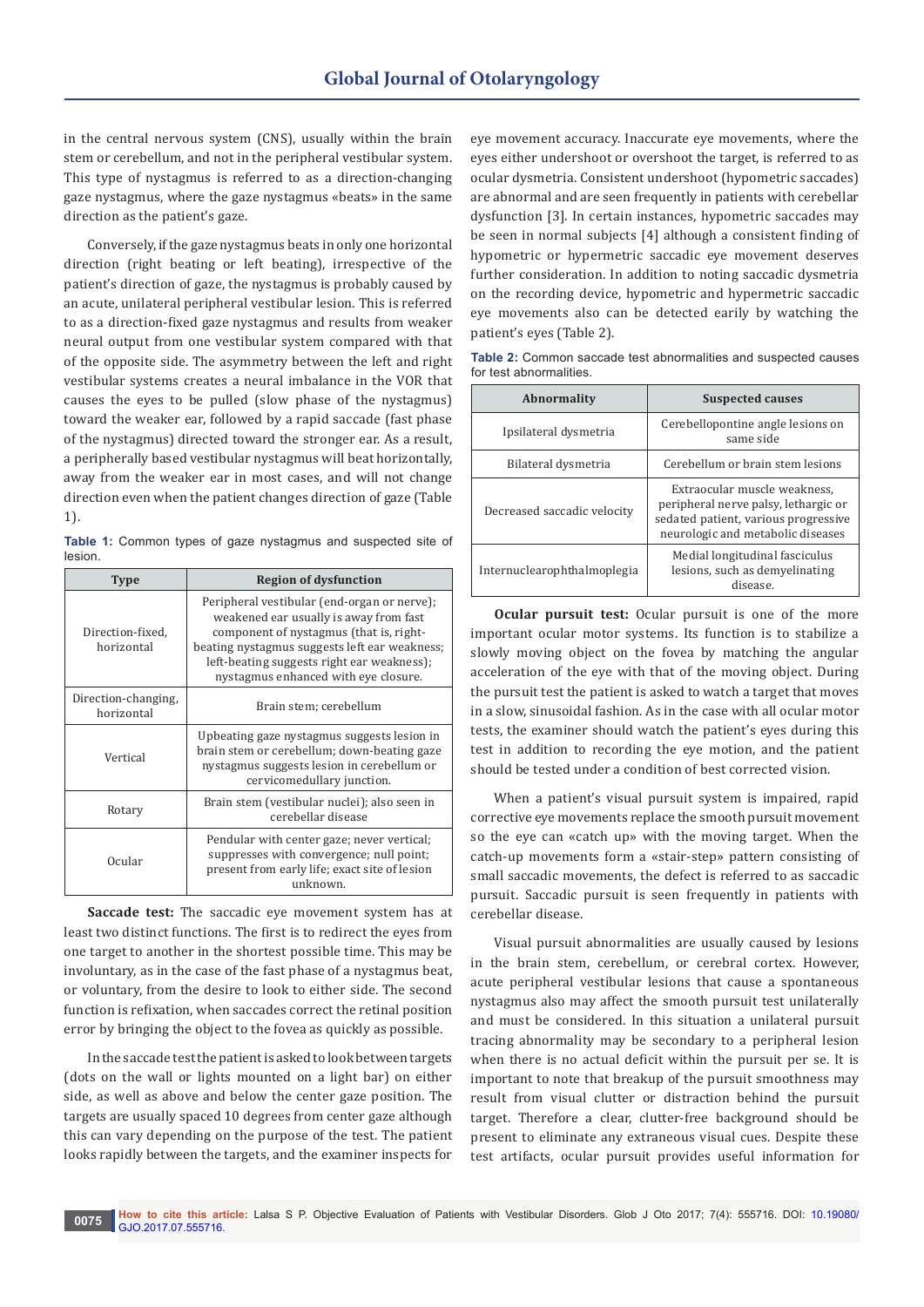detection of ocular motor or central vestibular lesions and is one of the more sensitive tests for CNS dysfunction within the ENG battery (Table 3).

| Abnormality                    | <b>Suspected site of lesion</b>                                                                                                        |
|--------------------------------|----------------------------------------------------------------------------------------------------------------------------------------|
| General breakup,<br>no pattern | Brain stem or cerebellum; must rule out<br>intense spontaneous nystagmus, poor patient<br>cooperation, and CNS suppressant medication. |
| Saccadic pursuit               | Cerebellum.                                                                                                                            |

**Optokinetic test:** The purpose of the optokinetic test (OKN) system is to maintain visual fixation when the head is in motion. The OKN system complements the vestibular system in this regard but functions primarily at frequencies lower than those of the vestibular system. It also functions during more sustained head movements whereas the vestibular system, through the VOR, functions during the quick, short-lived head movements. The OKN test is performed by having the patient fixate visually on horizontal and vertical moving stripes or objects, usually from an OKN drum or a light bar. This task creates a nystagmus similar to that obtained during head rotation or following caloric irrigation. OKN abnormalities may include an asymmetric nystagmus response, a low amplitude response, or poor nystagmus wave-form morphology.

OKN abnormalities are noted in lesions affecting the ocular motor pathways of the brain stem and cerebral cortex. Although most OKN abnormalities are secondary to slow phase (pursuit) deficits, they can also be caused by fast-phase (saccade system) pathologic conditions. Isolated OKN abnormalities are thought to reflect cerebral cortex disease, and when they appear in conjunction with a direction-changing gaze nystagmus, they are thought to represent brain stem or cerebellar dysfunction [2]. When the lesion is in the brain stem, an abnormal OKN response is more commonly asymmetric not because of dysfunction within the OKN system, but because of the presence of the gaze nystagmus. Similarly, a spontaneous nystagmus generated from an acute, unilateral peripheral vestibular lesion also can cause an OKN asymmetry that is dominant in the direction of the fast phase of the spontaneous nystagmus.

**Static positional test:** The purpose of static positional testing is to determine if changes in head position create nystagmus or modify already existing nystagmus. The test is conducted with the patient's head and body placed in several positions and with eyes closed. Eye closure is necessary to eliminate the effects of visual suppression on potential nystagmus. Nystagmus that is present with eyes closed during static head positions (sitting, supine, supine-head right, supine-head left, and supine-head hanging) indicates organic disease although the site of lesion could be central or peripheral. In other words, persistent nystagmus that is present behind closed eyes in any or all head positions is considered «nonlocalizing» with reference to site of lesion.

When a nystagmus direction remains unchanged, even when the patient's head position changes, this is referred to as direction-fixed positional nystagmus. When the nystagmus direction changes as the patient's head position changes, this is referred to as direction-changing positional nystagmus. Both types are non-localizing although static positional nystagmus in general is seen more commonly in peripheral vestibular disease than in central vestibular disease.

If a nystagmus is present behind closed eyes only in the sitting position, it is referred to as a spontaneous nystagmus. If the spontaneous nystagmus changes (intensifies or changes direction) when the head is moved into other positions, the patient is said to have a spontaneous and positional nystagmus. If the nystagmus is present only in head positions other than sitting, the patient is said to have a positional nystagmus alone. When a spontaneous nystagmus is present, the direction of the fast phase and the intensity of the slow phase should be noted. This allows the clinician to monitor changes over time. Nystagmus that beats toward the undermost ear is called *geotropic*, and nystagmus that beats toward the uppermost ear is referred to as ageotropic. It has been suggested that ageotropic nystagmus is seen more commonly in central vestibular disease, and geotropic is seen more commonly in peripheral vestibular disease. In reality, both types are caused by peripheral vestibular disease more often than central disease.

**Dynamic positioning test:** The most common type of true vertigo in adult patients is probably benign paroxysmal positional vertigo (BPPV). After the history, the test used to diagnose this condition is a dynamic positioning maneuver, the Dix-Hallpike test. This test should always be performed as part of the ENG test battery, especially when patients complain of motion-related vertigo. Although head position is important, this subtest is considered to be a positioningtest rather than a positional test. The final position of the head is important; however, it is the maneuver that places the patient's head into the position that creates the response.

The phenomenon of BPPV was first described by [5] and popularized years later by Dix and Hallpike. These investigators discovered that by moving certain patients rapidly from a sitting to a head-hanging lateral position, they observed a burst of nystagmus accompanied by vertigo following a brief latency period after the final head position was reached. Repeat positioning maneuvers lessened the response until there was no response after several repetitions. When the investigators noted a positive response, the patient was said to have benign paroxysmal vertigo provided certain criteria were met.

The criteria used today for a «classic» Dix-Hallpike response include

- A. Subjective vertigo,
- B. A transient nystagmus burst,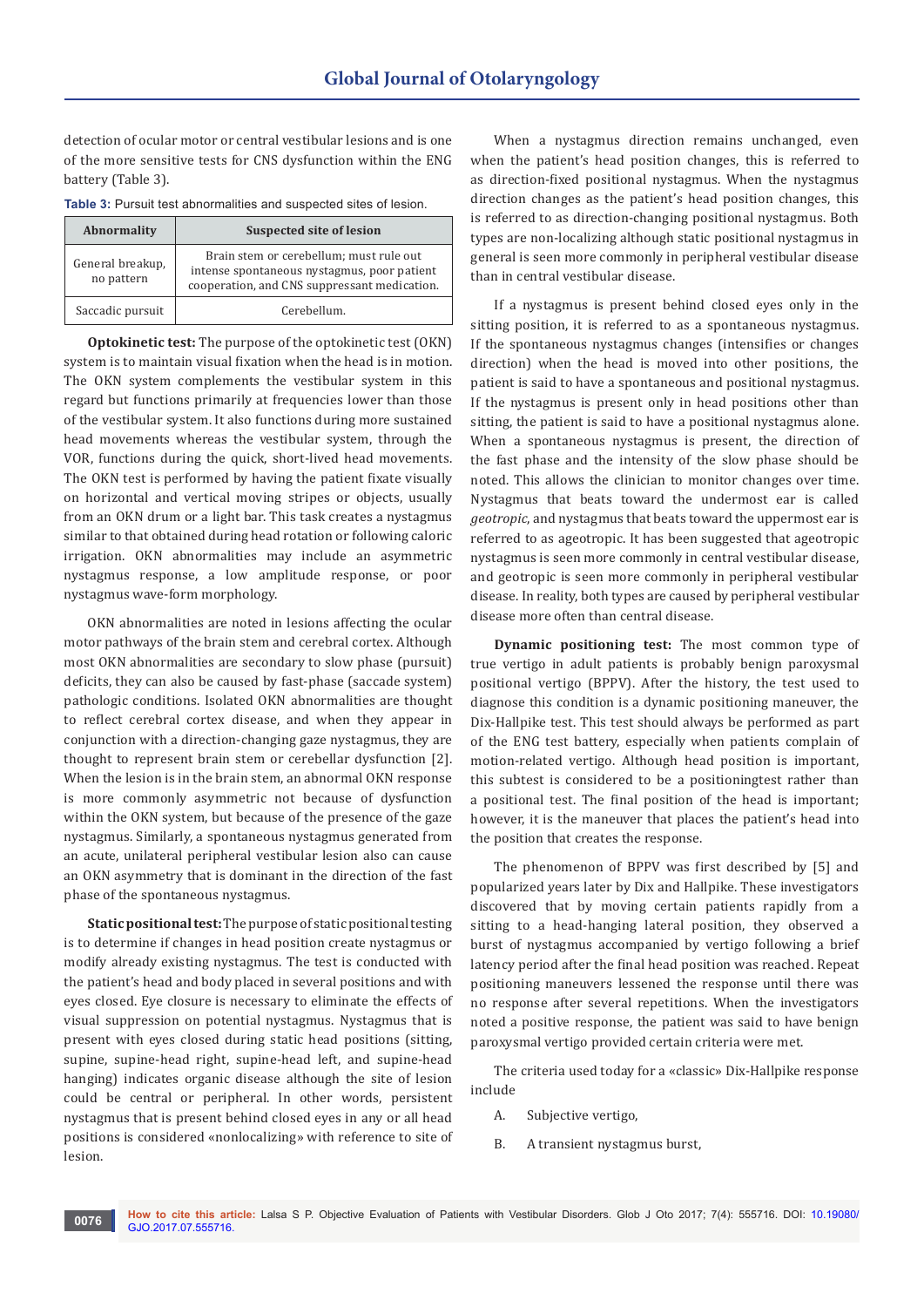C. A gradual lessening in the severity of the nystagmus and vertigo when the maneuver was repeated (fatigue), and

D. The response begins following a latency period of 1 to 10 seconds once the head reaches the final position.

If the response is determined to be classic, a benign peripheral vestibular lesion (BPPV) in the undermost ear is suspected. If the response is «nonclassic» (one or more of the above criteria are absent), the lesion is nonspecific as to site. The lesion can be either peripheral or central in this case. Although the pathophysiology remains in question, one common theory suggests that loose otoconia become dislodged and fall from the utricle into the ampulla of the posterior semicircular canal. This action creates a mechanical stimulation of the posterior semicircular canal cupula when the patient performs a specific head movement such as rolling over in bed, looking upward, or bending down. As noted above, this vertigo is arguably the most common type observed in patients from 40 to 70 years old. The hallmark of a classic Hallpike response is a rotary nystagmus without horizontal or vertical components. Keeping in mind the fact that a true rotary nystagmus cannot be detected on a stripchart recorder, even with electrodes surrounding the eyes, the clinician should visually monitor the patient's eyes during the Dix-Hallpike maneuver [6] (Table 4).

**Table 4:** Summary of positional test (static and dynamic) results and suspected site of lesion.

| <b>Type of abnormality</b>                       |                                             | <b>Suspected site of lesion</b>                                                                                    |
|--------------------------------------------------|---------------------------------------------|--------------------------------------------------------------------------------------------------------------------|
| Direction-fixed, static,<br>positional nystagmus |                                             | Nonlocalizing although more<br>commonly peripheral vestibular                                                      |
|                                                  | Ageotropic, static, positional<br>nystagmus | Nonlocalizing                                                                                                      |
|                                                  | Geotropic, static, positional<br>nystagmus  | Nonlocalizing, although more<br>commonly peripheral vestibular;<br>rule out use of alcohol within past<br>48 hours |
|                                                  | Dix-Hallpike (classic<br>response)          | Peripheral vestibular in undermost<br>ear                                                                          |
|                                                  | Dix-Hallpike (nonclassic<br>response)       | Nonlocalizing.                                                                                                     |

**Caloric test:** The bithermal caloric test is the oldest and most specific test within the ENG battery. The caloric test is a nonphysiologic procedure used to induce endolymph flow in the semicircular canals (primarily the horizontal canal) by creating a temperature gradient from the lateral to the medial part of the canal. The standard procedure stimulates only one labyrinth at a time, and the test results can be compared only within the same patient (one ear compared to the other). Several types of caloric stimulation are used clinically, including water (the most common), air, and closed low (water within a closed silicon balloon).

The test consists of having the patient lie on a table with the head anteroflexed 30 degrees. This position places the horizontal semicircular canals in a vertical plane. A thermal stimulus, usually water, flows into the external ear canal. Water temperatures of 30oC and 44oC are used with approximately 250 mL delivered over a 30-second period. When cold water is used, the temperature is transmitted to the wall of the horizontal canal, cooling the endolymph and causing the fluid to become denser as it falls in the vertically positioned canal. This sets up a fluid motion in the canal that deflects the cupula away from the utricle. The deflected cupula causes the resting neural discharge to drop relative to the opposite ear, creating a neural imbalance and resulting in a nystagmus with the slow phase toward the side of irrigation and the fast phase away from the irrigated side. The opposite occurs when warm water is used, causing the nystagmus to beat toward rather than away from the irrigated ear.

The period of maximum nystagmus activity is identified (usually occurring approximately 60 to 90 seconds after the irrigation begins) and measured. The right ear warm and right ear cool responses are summed and compared to the left ear warm plus left ear cool responses to determine if a unilateral weakness (UW) exists. Right-beating (right warm + left cool) responses are compared to left-beating (left warm + right cool) responses to determine if a directional preponderance (DP) is present. Inter ear differences of 20% and greater are considered abnormal for UW, and differences of 30% or greater are considered abnormal for DP.

Caloric abnormalities (unilateral or bilateral weakness) usually reflect peripheral lesions. In a small number of patients, a caloric abnormality may also reflect a brain stem lesion, although this is rare. DP is considered a nonspecific finding. In fact, most cases of DP simply represent either a spontaneous nystagmus or a positional nystagmus that is present in the caloric head position.

**Failure of fixation suppression:** During the caloric test, normal patients and those with peripheral vestibular disease should be able to suppress caloric-induced nystagmus by opening the eyes and fixating visually on a target. Patients with CNS pathologic conditions show little difference in the velocity of caloric-induced nystagmus whether their eyes are open or closed.

After the peak portion of the caloric-induced nystagmus is reached, the patient is instructed to open the eyes and fixate on a target. After the patient's eyes are opened and fixed, the nystagmic amplitude drops significantly although the slowphase nystagmic velocity remains at approximately 12 degrees/ sec. A reduction in the nystagmus velocity of at least 40% should be achieved when the patient's eyes are open and fixed before fixation suppression is considered normal. Failure of fixation suppression (FFS) is a strong indication of CNS disease, usually within the cerebellum. Patients with FFS frequently have pursuit system deficits as well, most often showing saccadic pursuit.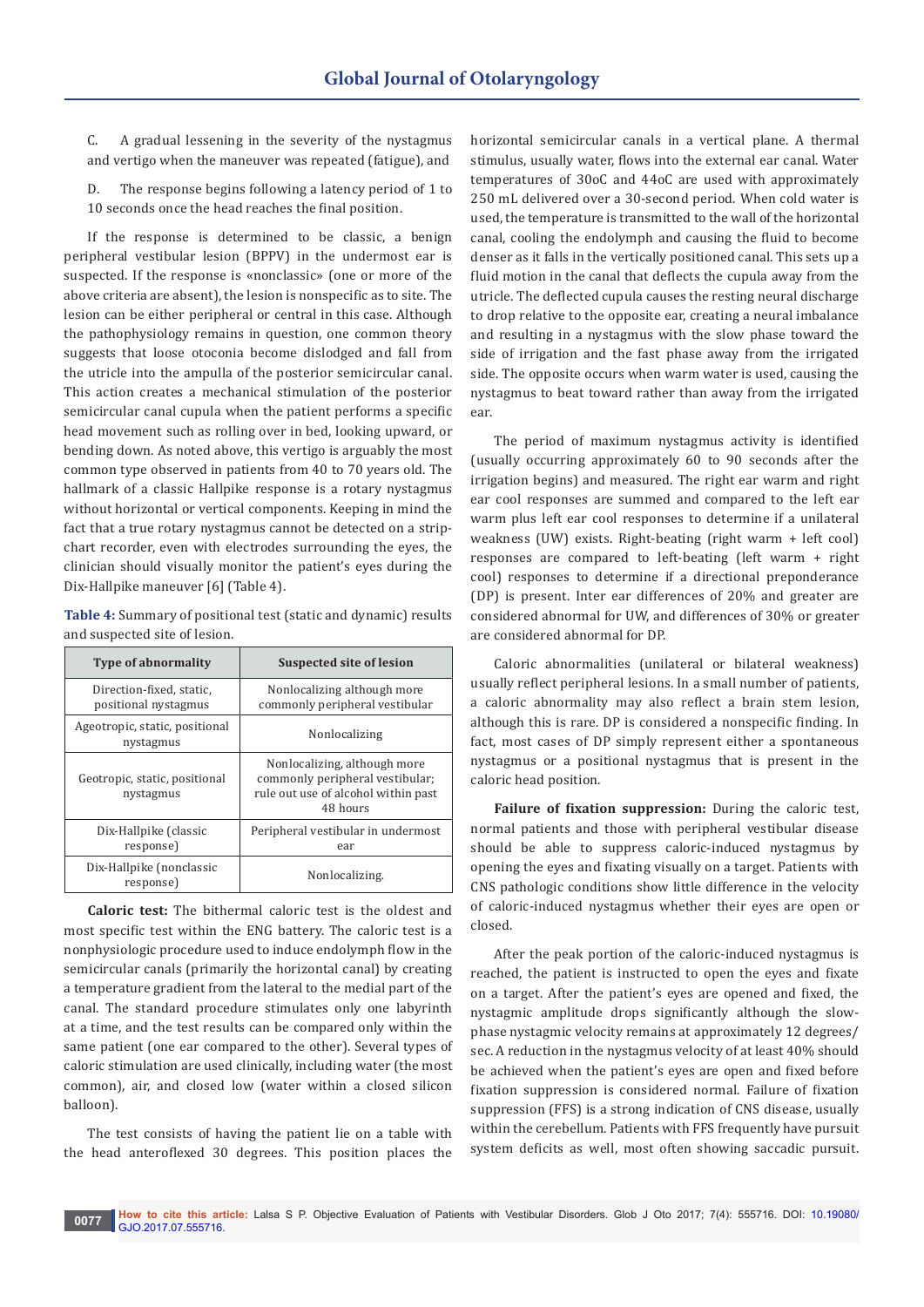The clinician must ensure that the patient has sufficient visual acuity to clearly visualize the fixation target, so that each patient should be tested under best corrected vision with sufficient light available when the fixation target appears (Table 5).

**Table 5:** Summary of caloric test and fixation suppression test findings and suspected region causing test abnormalities.

| <b>Type of abnormality</b>               | <b>Suspected site of lesion</b>                                                                                               |
|------------------------------------------|-------------------------------------------------------------------------------------------------------------------------------|
| Unilateral or bilateral<br>weakness      | Almost always peripheral vestibular disease;<br>rule out vestibular suppressants in cases of<br>bilateral vestibular weakness |
| Directional<br>preponderance             | Nonlocalizing; usually secondary to a<br>positional nystagmus when nystagmus is<br>present in caloric head position           |
| Failure of fixation<br>suppression (FFS) | Cerebellum; ensure that patient has<br>sufficient visual acuity to allow fixation on<br>target.                               |

# **Risks of the ENG Procedure**

A. ENG is associated with minimal risks. Some people may experience dizziness or nausea during the test.

B. ENG should not be used in individuals with pacemakers because the equipment may interfere with pacemaker function.

C. Back or neck problems may be aggravated by rapid changes in position required for the test.

D. The water caloric test may produce mild discomfort. Patients who have previously been diagnosed with a perforated tympanic membrane should not undergo the water caloric portion of the ENG test.

E. Certain factors or conditions may interfere with ENG. These include:

- F. Earwax
- G. Impaired vision
- H. Frequent blinking

I. Certain medications, such as sedatives, tranquilizers, and antivertigo medications.

## **Rotational Tests**

In addition to stimulation of the vestibular system by temperature change within the inner ear fluid (caloric test), a similar nystagmic response can be elicited by rotation of the head. In 1907 Barany described a manually driven rotary chair that produced observable nystagmic eye movements. Barany turned the patient, seated in the chair, from side to side and observed the patient's eye movements after the rotation stopped (post-rotary nystagmus).

Renewed interest appeared in the 1970s [7] based in part on the emergence of microprocessors and improved hardware. The torque-driven motors used to control the rotary chair improved dramatically as did the computer software that controlled the stimulus and measured the per-rotary nystagmus, a more sensitive parameter than the postrotary nystagmus used earlier. Because the acceleration and deceleration of a chair could be controlled more accurately, the subsequent compensatory eye movements could be measured more effectively.

The rotational chair system has several advantages over the standard caloric test:

A. The rotational stimulus is less bothersome to the patient because it does not create the vertigo and nausea often associated with the caloric test.

B. The mechanical artifacts associated with delivering the caloric stimulus to the inner ear (size and shape of the external ear canal, scarring, thickness, and cross-sectional area of the tympanic membrane; aeration of the mastoid; thermal transmission through bone and soft tissue; small but significant temperature changes in the caloric stimulus; and operator experience and skill) are not factors with the rotation stimulus. As a result, a more accurate stimulus response relationship is possible.

C. The rotational stimulus is more natural than caloric irrigation because it attempts to simulate natural environmental motion. In addition, the nystagmus can be measured at various acceleration levels, enabling the vestibular system to be tested over a wider portion of its operating range.

D. Multiple gradations of the stimulus can be presented in a short time period.

E. Because the rotational stimulus is controlled more accurately and the response measured irrespective of the external ear canal and middle ear geometry, small changes within the VOR can be monitored more effectively.

The primary disadvantage of the rotary chair test is that it stimulates both labyrinths (horizontal semicircular canals and superior vestibular nerves) simultaneously. To determine the relative strength of the right and left horizontal semicircular canals, respectively, a caloric test must be performed. Three test parameters (phase, gain, and symmetry) are considered on most commercially available rotary chair systems. Phase of the rotation-induced compensatory eye movement is the temporal relationship between the velocity of the head (chair) and that of the slow-phase component of the rotation-induced nystagmus. At high frequencies of head movement, the eyes move in a precise compensatory manner, although 180 degrees out of phase.

At lower acceleration frequencies, the eye movement velocity leads or lags in reference to the chair velocity. Phase leads are inversely related to rotational frequency. As the acceleration frequency decreases, the phase lead increases. A low-frequency phase lead is exaggerated in many patients with central or peripheral vestibular pathologic conditions, and this phase lead will likely remain, even following compensation of unilateral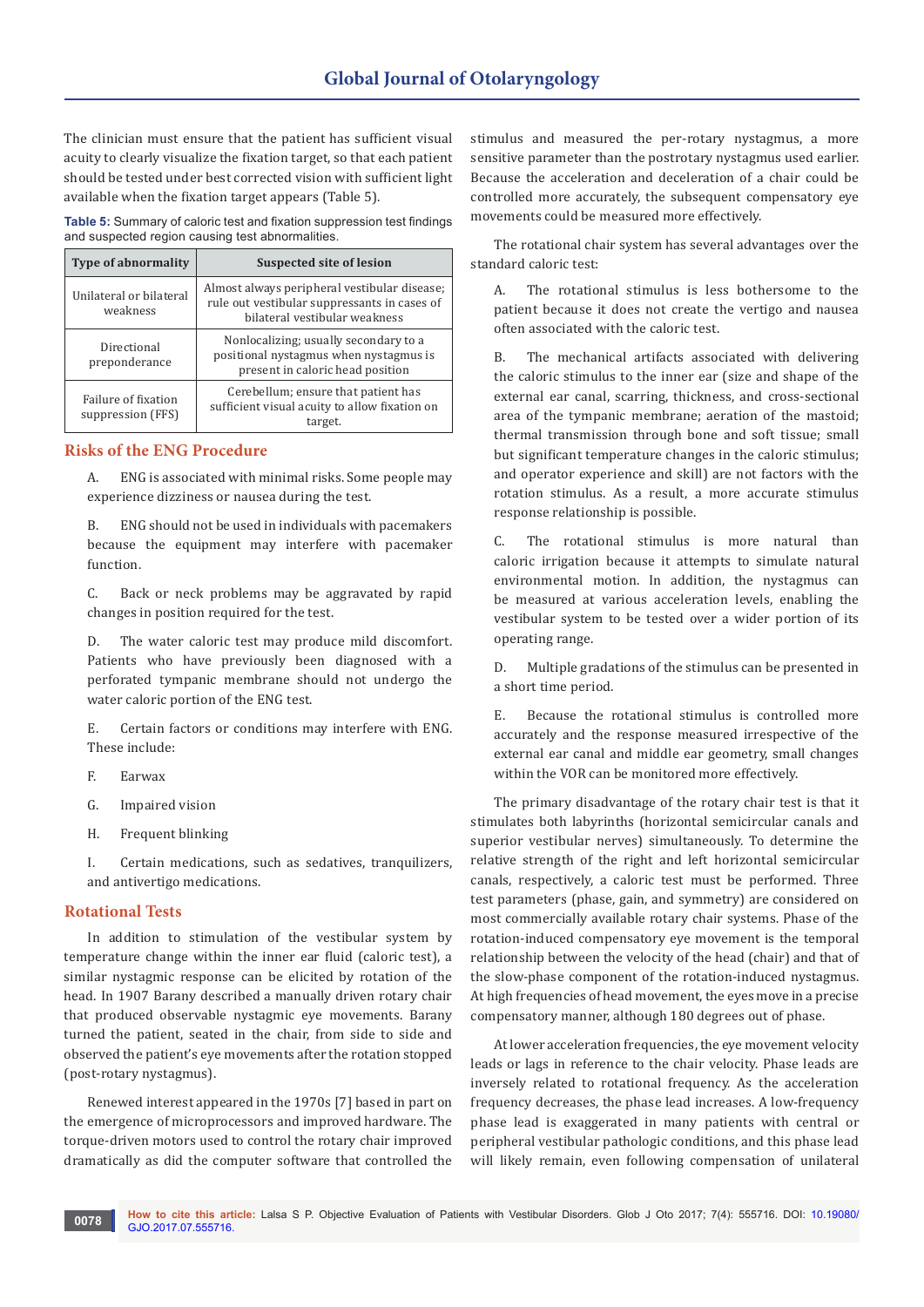vestibular lesions [7]. Phase is probably the most stable and repeatable parameter measured during the low-frequency rotary chair test provided gain is adequate, although its clinical significance is still somewhat obscure. With rotation to the right, a leftward compensatory eye movement occurs. A rightward eye movement occurs when the chair turns to the left.

 The symmetry parameter of the rotary chair test reflects the peak slow-phase eye velocity when the patient turns to the right, versus the peak slow-phase velocity when the patient turns to the left. This parameter is usually expressed as a percentage although it may be expressed in degrees. It must be stressed that the symmetry measure is not a definite indication of laterality (side of the lesion); rather, it is similar to directional preponderance on the caloric test. In both cases the cause is often secondary to a spontaneous or positional nystagmus and, as a result, is nonlocalizing. In acute, unilateral peripheral vestibular disease, the fast phase of the spontaneous nystagmus usually beats away from the weaker ear. In this situation the rotary chair symmetry will indicate accurately a weakened response on the impaired side. In unilateral peripheral vestibular lesions where the spontaneous nystagmus beats toward the side of the disease (so-called irritative lesions), the rotary chair symmetry measure mistakenly will indicate that the normal ear is the involved side.

Lesions such as early Ménière's disease, serous labyrinthitis, labyrinthine fistulas, and occasionally, acoustic neuromas can cause irritative spontaneous nystagmus. Because the symmetry parameter seems to reflect central compensation to some degree, it is often normal in compensated, unilateral peripheral vestibular lesions. This observation is based on clinical evidence that shows the degree of asymmetry decreases as central compensation occurs. The improvement in symmetry in these cases likely reflects a decrease in the intensity of the spontaneous nystagmus, resulting in a decreased directional preponderance, another possible indication of central physiologic compensation following unilateral peripheral vestibular disease.

The gain parameter of the rotary chair test is the amplitude of maximum slow-phase velocity of the nystagmus compared with the amplitude of the maximum velocity of the rotating chair. In other words, the gain response is a ratio between the maximum eye velocity and the maximum chair velocity. At «natural» head movement frequencies (1 to 5 Hz), a gain of «1» indicates that the compensatory slow-phase eye movement velocity is equal and opposite the chair/head movement velocity. At lower chair/head velocities, the compensatory eye movement gain is generally less than the chair/head movement velocity. In other words, slow-phase eye movement velocity (in darkness) decreases when the head velocity decreases. Because gain is a performance parameter, abnormally low gain may indicate a pathologic condition. Of all the parameters measured during the low-frequency rotary chair test, however, gain appears to be the most unstable since it is related closely to the patient's state of mental alertness. Because adequate gain is needed for the

analysis algorithm used to calculate phase and symmetry, every effort must be made to keep the patient mentally alert.

In patients with acute, unilateral peripheral vestibular lesions, gain is likely to be depressed. This finding has been noted following disease and labyrinthectomy. Following central compensation, gain appears to recover somewhat, provided appropriate mental alertness is maintained. In bilateral peripheral vestibular lesions secondary to ototoxicity, gain decreases as the drug-induced damage increases, although changes in phase may be a more sensitive parameter than gain for monitoring purposes [1].

## **Clinical Utility**

Attempts have been made to identify the location of vestibular lesions based on patterns of phase, symmetry, and gain relationships. Although certain trends may appear, low frequency phase leads, asymmetries, and depressed gain can be seen both in peripheral and central vestibular lesions [2]. As a result, it is difficult to determine the exact site of lesion on a consistent basis from the parameter pattern generated during the low frequency rotary chair test.

The primary strength of the computerized rotary chair test appears to be its sensitivity to monitor change within the vestibular system, particularly in the early detection of bilateral peripheral vestibular disease [1]. Although disagreement continues about the low-frequency rotary chair test's ability to monitor physiologic compensation following a sudden, unilateral vestibular insult, some points are worth reviewing. For example, in an acute, unilateral vestibular weakness, an asymmetry will usually be present in the direction of the spontaneous nystagmus. In addition, gain may be depressed (primarily in the low frequencies) and a large phase lead should be seen. As central compensation occurs, the degree of asymmetry will usually decrease or resolve completely, and gain may improve to a degree as well. In contrast, the low-frequency phase lead appears to persist in most but not all patients [4,5]. Recall that abnormalities in the symmetry parameter are affected by spontaneous nystagmus and the gain parameter can be affected by patient alertnes and other extra vestibular factors during low-frequency acceleration [3]. For these reasons the clinical significance of gain and symmetry (as well as phase) during low frequency rotation remains somewhat unclear.

Another effective application of the rotary chair test is its use with special populations, especially infants and young children in whom caloric testing cannot be completed effectively [1]. The test is easy to administer and takes a minimal amount of time, and the gentle rocking motion is usually enjoyable to infants and young children. Even though the low-frequency rotary chair test has specific limitations (for example, inability to consistently identify site of lesion or side of involvement), it has demonstrated a significant clinical usefulness. Stockwell reported a 15% improvement in the detection of vestibular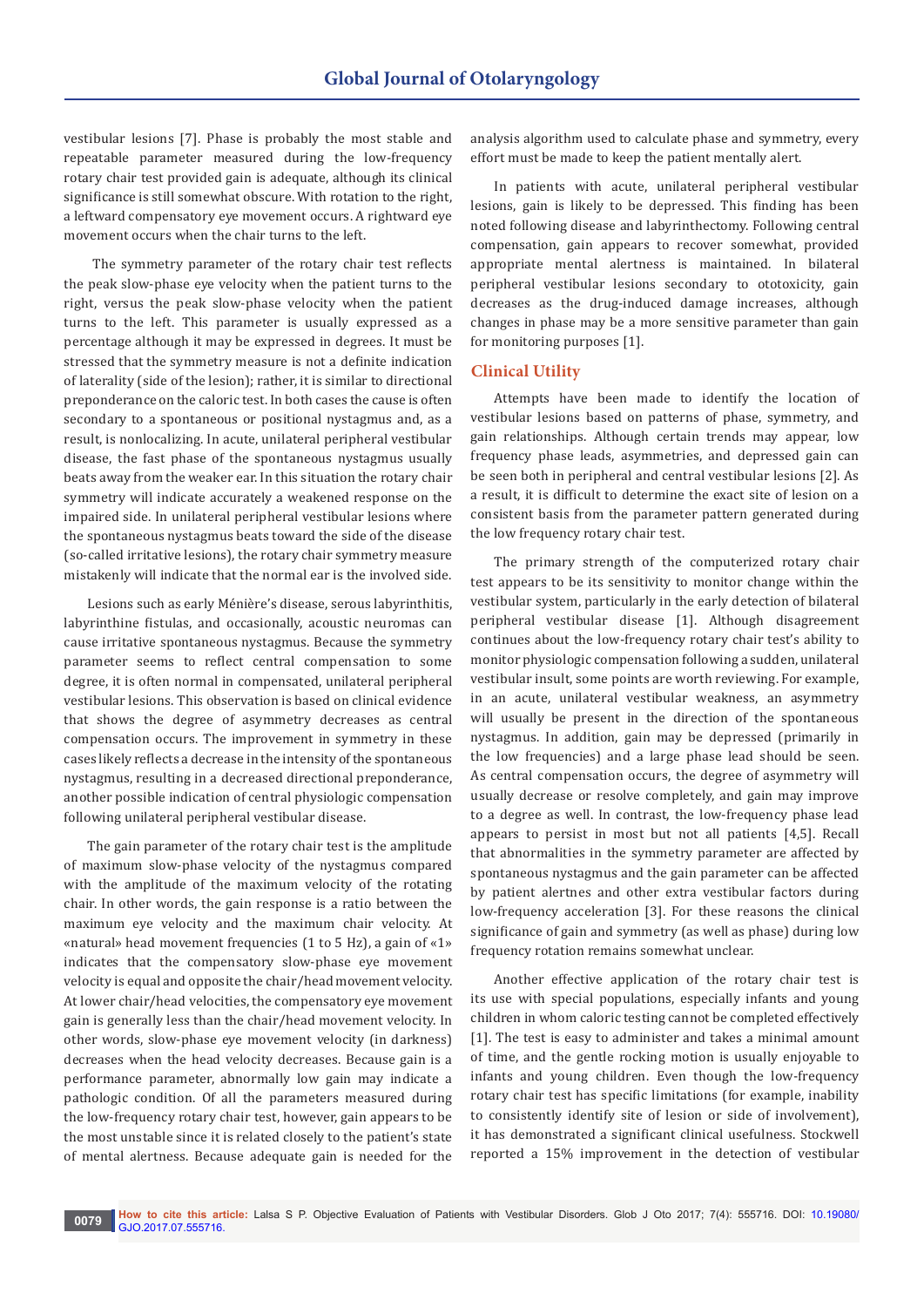abnormalities using the rotary chair when compared to ENG. It must be stressed, however, that the rotary chair results should be treated with a degree of caution. Our knowledge of the visual/ vestibular system is limited to date, and the low-frequency rotary chair test monitors only a fraction of the VOR. We must take into account other factors such as the otolith organs (that may influence the response), the remaining semicircular canals, the brain stem integration of the response, and the cognitive processes, such as prediction, that may also affect the test results. As is appropriate with all clinical assessments, the rotary chair results, as well as those obtained with the standard ENG, should always be interpreted in conjunction with patient history, symptoms, and other test findings.

## **Posturography**

Up to this point, we have discussed objective measures of vestibule ocular and ocular motor function alone. These VOR tests permit us to examine only a portion of the mechanism used for the maintenance of posture and both static (standing) and dynamic (walking) balance. In addition, although the VOR tests provide the clinician with diagnostic information related to the physiologic status of the vestibule ocular system, they do not provide a complete indication of the functional impact a vestibular lesion may have on a patient's sense of equilibrium. That is, one patient with a profound, bilateral peripheral vestibular weakness may have much greater difficulty ambulating when compared to a second patient with a similar condition. Circumstances such as age, visual acuity, overall strength, interactive or suppressive medications, and status of the patient's somato sensory system represent but a few of the reasons for this difference. It would seem logical to conclude that a functional measure of a patient's balance is important if the audiologists is to obtain knowledge into the effects of various vestibular system lesions, and, at the same time, to provide the vestibular- or balance-disordered patient the most effective care and treatment possible.

Although many of the patients referred for «dizziness» have straight forward vestibular disease, others have multi-system lesions. Standard vestibular tests such as electronystagmography (ENG) and computerized rotation may be insufficient for these patients since these tests deal almost exclusively with the vestibuloocular reflex (VOR). The effects of vision and proprioception are not effectively considered with VOR tests.

Over the years, several attempts have been made to evaluate the somato sensory and visual influences on posture and equilibrium, commonly using some type of force platform that measures body sway with and without visual awareness (often referred to as static post urography or stabilometry). Because the effects of sensory input referable to balance usually are measured through a motor reaction, the patient's coordinated muscle response also must be considered. That is, the brain must not only receive and integrate the input from the sensory systems subserving balance, but also generate an appropriate motor response. Therefore both sensory and motor components of balance should be evaluated when assessing postural stability. Normal motor responses imply normal function of both sensory and motor arcs, but abnormal motor responses can reflect abnormalities in the sensory or motor arcs or both.

Recently computerized force vector analysis has been added to improve the precision of platform posturography. Nashner [6] has carried this evaluation a step further. This system (Equitest), known generically as computerized dynamic posturography (CDP), attempts to ferret out the effects of various sensory inputs to the brain and relate them to overall on-feet balance and stability. CDP employs a computer-controlled, menu-driven moveable platform and a moveable background that surrounds the patient almost completely and fills the patient's visual field. The background, attached to a moveable surround, contains colored patterns simulating an abstract landscape and provides the surface for visual orientation and fixation. Both the platform and background are «sway referenced». That is, the platform and background move to track the anteroposterior (AP) sway of thepatient, who is asked to stand on the platform surface with feet shoulder width apart.

The patient's body sway is monitored by pressure-sensitive gauges located in each quadrant of the platform. As the patient sways around his or her center of balance, the platform and background tracj the patient's motion, providing an objective measure of actual AP sway. The surface platform is able to operate independently of the background. The test is conducted with eyes open or closed, which eliminates all visual cues, and because of sway referencing, can provide conditions of visual distortion and somatosensory distortion. In addition, the platform can be jerked suddenly front-to-back and back-to-front to measure the patient's motor response to sudden loss of balance. The platform also performs a «toes-up» and «toes-down» movement. These latter computer-induced platform movements evaluate motor responses that include the strength (force), symmetry, and latency of muscle response. In addition, movement adaptation is evaluated with repeat platform rotations. A safety harness is attached to the patient to prevent injury should a fall occur.

The standard, clinical CDP test battery includes an assessment of automatic postural responses to platform perturbations, the so-called motor control (MC) test, and the sensory organization (SO) test. The sensory organization portion of the test battery manipulates visual and proprioceptive inputs while determining the effects on a patient's standing balance.

# **Clinical Uses of Computerized Dynamic Posturography**

#### CDP is suggested for

A. Patients with histories of imbalance and onfeet unsteadiness, as opposed to patients with rather straightforward vertigo for which ENG would likely be given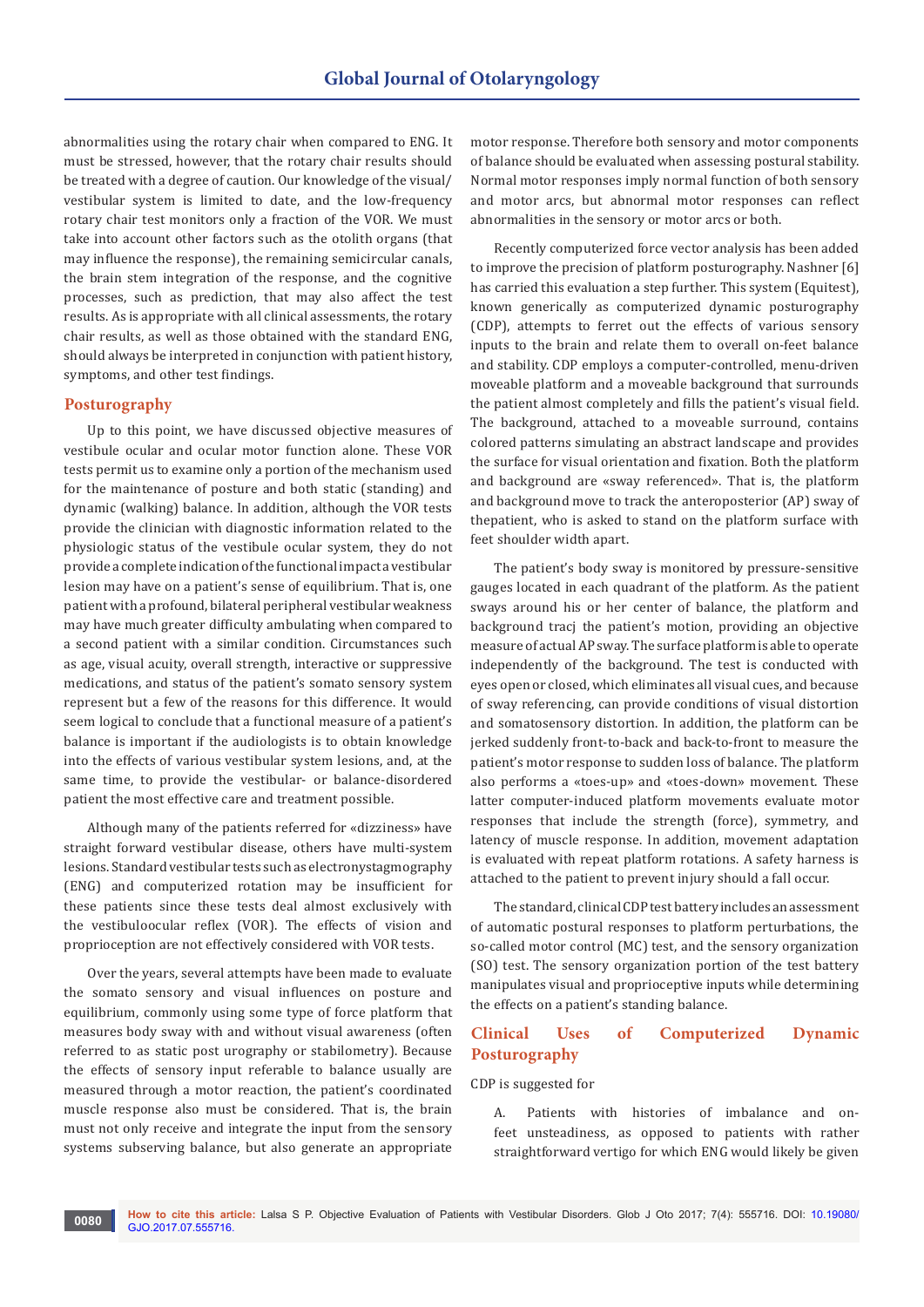## first thought;

B. Children with delayed motor development or «clumsiness» in order to evaluate body alignment and disorganization of sensory inputs to the brain;

C. Neurologically impaired patients to evaluate weight and strength symmetry, long motor loop reaction time between left and right legs, and adaptation ability;

D. Patients with suspected organic vestibular system disease where the standard VOR tests are noncontributory [1]; and

E. Patients who need a determination of the functional impact a lesion (or feigned lesion in the case of a malingerer) has on a patient's standing balance and posture.

The test results can assist in planning remediation strategies for balance-disordered patients, and the effects of various therapies (medical, surgical, and physical) can be monitored in patients with known or suspected vestibular disease by repeating the test at specific intervals. The primary value of this test appears to lie in its ability to describe the functional impact various lesions have on static and dynamic balance. Although certain patterns of dysfunction have been noted and are illustrated in the preceding figures, this test does not yet possess the diagnostic usefulness of the ENG battery, at least as far as vestibular lesions are concerned. This is not meant to criticize the test procedure. In fact, we believe CDP can add significantly to the evaluation of patients with dizziness and various forms of disequilibrium and imbalance. The test is easy to administer, requires very little time (approximately 15 to 20 minutes), and does not create discomfort. The test results appear to be repeatable, when conducted properly, and improvement in on-feet stability can be monitored over time with considerable reliability. Because of the repeatability of testing, the effect of physical therapy and improvement noted following medical or surgical intervention can be quantified. On the negative side, the dynamic posturography equipment is expensive, and at this time, reimbursement by third parties is poor, which may restrict placement of CDP to larger clinical settings.

# **Videonystagmography (VNG)**

Videonystagmography (VNG) is a series of tests used to determine the causes of a patient's dizziness or balance disorders. If dizziness is not caused by the vestibular portion of the inner ear, it might be caused by the brain, by medical disorders such as low blood pressure, or by psychological problems such as anxiety. VNG is a test used to determine whether or not dizziness may be due to inner ear disease.

## **How does VNG Work?**

VNG is a complete diagnostic system for recording, analyzing and reporting involuntary eye movements, called nystagmus, using video imaging technology. Hi-tech video goggles with

infrared cameras are worn while you look or lie in different positions.

There are four main parts to the VNG. The saccade test evaluates rapid eye movements. The tracking test evaluates movement of the eyes as they follow a visual target. The positional test measures dizziness associated with positions of the head. The caloric test measures responses to warm and cold water circulated through a small, soft tube in the ear canal. The cameras record the eye movements and display then on a video/ computer screen. This allows the examiner to see how the eyes move which is very helpful in assessing balance system health.

There are 4 main parts to a VNG test:

## **Occular Mobility**

A. Patient will be asked to have his eyes follow objects that jump from place to place, stand still, or move smoothly.

B. The clinician will be looking for any slowness or inaccuracies in their ability to follow visual targets.

C. This may indicate a central or neurological problem, or possibly a problem in the pathway connecting the vestibular system to the brain.

## **Optokinetic Nystagmus**

A. Patient will be asked to view a large, continuously moving visual image to see if his eyes can appropriately track these movements.

B. Like the occular mobility tests, the clinician will be looking for any slowness or inaccuracies in his ability to follow visual targets.

C. This may indicate a central or neurological problem, or possibly a problem in the pathway connecting the vestibular system to the brain.

## **Positional Nystagmus**

A. The clinician will move patient head and body into various positions to make sure that there are no inappropriate eye movements (nystagmus), when his head is in different positions.

B. This test is looks at inner ear system and the condition of the endolymph fluid in your semi-circular canals.

C. The technician is verifying that small calcium carbonate particles called otoconia are not suspended in the fluid and causing a disturbance to the flow of the fluid.

## **Caloric Testing**

A. The clinician will stimulate both of your inner ears (one at a time) with warm and then cold air.

B. They will be monitoring the movements of your eyes using goggles to make sure that both of your ears can sense this stimulation.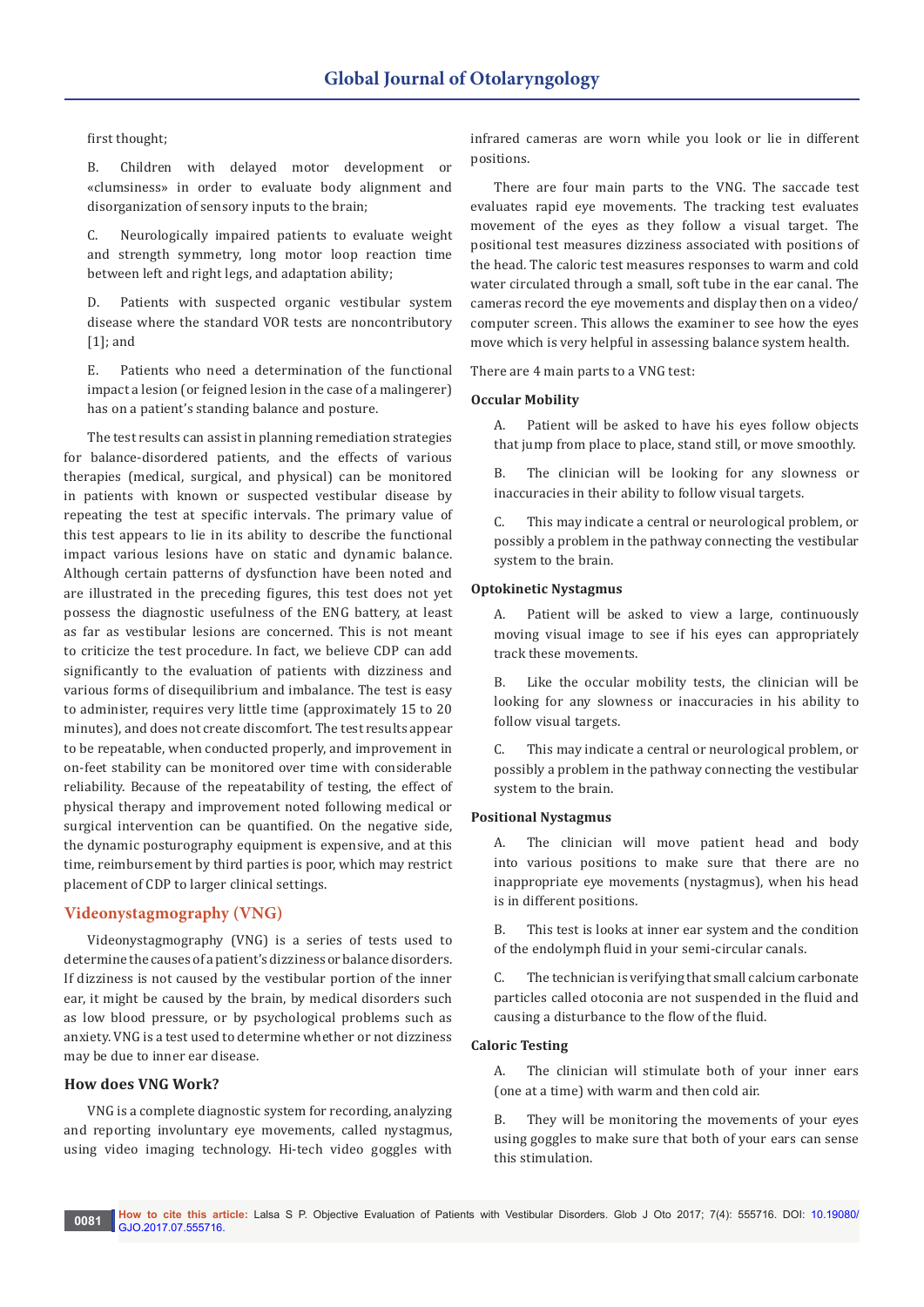C. This test will confirm that your vestibular system for each ear is working and responding to stimulation. This test in the only test available that can decipher between a unilateral and bilateral loss.

The cameras record the eye movements and display them on a video/computer screen. This allows the examiner to see how the eyes move which is very helpful in assessing balance system health.

# **Instructions for the VNG test**

A. Do not eat two hours prior to testing. (NOTE: if you are diabetic or hypoglycemic pleasemaintain your regular eating schedule.)

B. Please wear only minimal makeup or facial moisturizers – NO mascara or eyeliner.

C. Do not consume alcohol at least 48 hours prior to testing.

D. Please let the audiologist know if you have any history of neck or back surgery problems.

E. Do not drink coffee, tea, cola, or any other beverage containing caffeine within 24 hours of the test.

F. Do not eat or smoke for 3 hours before the test.

G. Medications- Some medications may interfere with test results.

# **The Following Medications Must Not Be Taken For At Least 2 Days (48 Hours) Before The Test**

A. Alcohol in any Quantity: Including bear, wine, and cough medicines containing alcohol.

B. Anti – Nausea Medicine: Dramamine, Compazine, Bonine, Marezine, Phenergan, Thorazine etc.,

C. Anti – Vertigo Medicine: Antivert, Meclizine, Scopolamine, Flunarizine

D. Antihistamines: Chlortrimeton, Dimetane, Disophrol, Benadryl, Actified, Teldrin, Triaminic any over the counter cold remedies etc.,

- E. Aspirin
- F. Marijuana

G. Marcotics AND Phenobarbital, Codeine, Demerol, Benadryl

H. Barbiturates: Actified, Teldrin, Triaminic, any over the counter cold remedies etc.,

I. Quinine

J. Sedatives: Membutal, Seconal, Dalmane, Doriden, Placidyl, Qualude, Butisol. Chloral hyrate or any other sleeping pills.

K. Stimulants: Amphetamines

L. Tranquilizers: Benzodiazepines, Ativan, Xanax, Valium, Librium, Atarax, Vistril, Equanil, Miltown, Serax, Etrafon etc.,

# **Interpretation**

Look for:

- A. Spontaneous Nystagmus
- B. Severity of the Nystagmus
- C. Directions of the Nystagmus
- D. Duration, No. of Beats, Culmination fy
- E. Canal/Unilateral Peresis/Weakness
- F. Directional preponderance
- G. Visual Fixation Index

## **Advantages**

A. Eye movements are captured on video and can be viewed by the clinician during and after testing.

B. Clinician is able to visually assess for torsional eye movement by observing the striations of the iris. This is especially important for the diagnosis of benign paroxysmal positional vertigo.

Tests to assess vestibular disorders have proved to be ideal to understand the vestibular system in a better way. These tests allow the clinician to comprehend the cause of dizziness and provide suitable rehabilitation to their clients. They also help Otolaryngologists and neurologists to provide medical intervention timely and effectively.

## **References**

- 1. [Hillier SL, Hollohan V \(2007\) Vestibular rehabilitation for unilateral](https://www.ncbi.nlm.nih.gov/pubmed/21328277)  [peripheral vestibular dysfunction. Cochrane Database of Systematic](https://www.ncbi.nlm.nih.gov/pubmed/21328277)  [Reviews](https://www.ncbi.nlm.nih.gov/pubmed/21328277) 4.
- 2. [Hilton M, Pinder D \(2004\) The Epley \(canalith repositioning\)](https://www.ncbi.nlm.nih.gov/pubmed/15106194)  [manoeuvre for benign paroxysmal positional vertigo. Cochrane](https://www.ncbi.nlm.nih.gov/pubmed/15106194)  [Database of Systematic Reviews 2.](https://www.ncbi.nlm.nih.gov/pubmed/15106194)
- 3. Herdman SJ (2007) Vestibular Rehabilitation*. (*3rd edn). F.A. Davis Co, Philadelphia, USA.
- 4. Nall R (2012) Vestibular Therapy Exercises.
- 5. National Institute of Health (1989) A Report of the Task Force on the National Strategic Research Plan*.* Bethesda 12.
- 6. Vestibular Rehabilitation Therapy (2012).